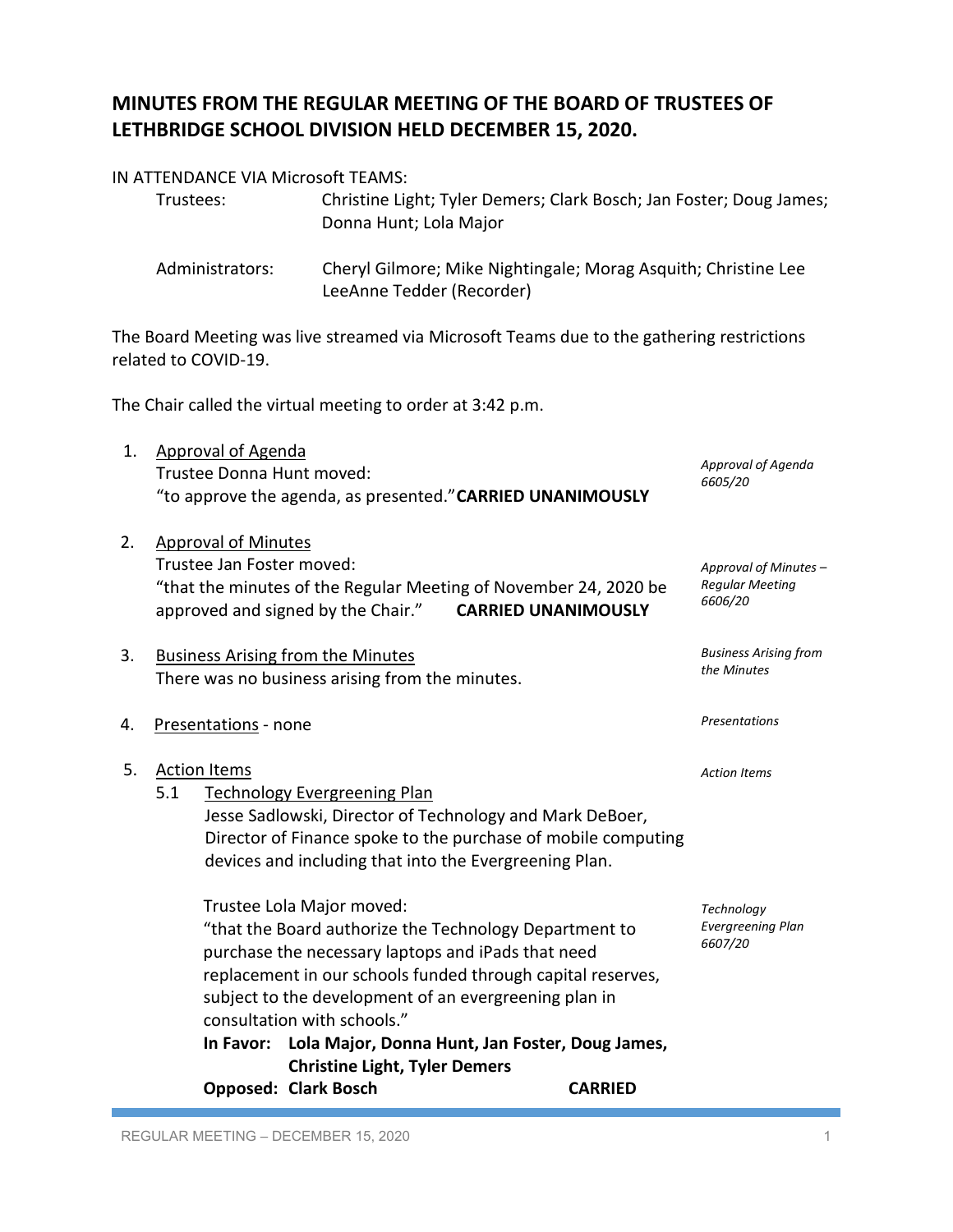|    |                                                                                                                                                                                           |                            | Meeting Recess at 3:54 pm<br>Meeting Reconvened at 4:07 pm                                                                                                  |                                                                   |
|----|-------------------------------------------------------------------------------------------------------------------------------------------------------------------------------------------|----------------------------|-------------------------------------------------------------------------------------------------------------------------------------------------------------|-------------------------------------------------------------------|
|    | 6. Division Highlights<br>Doug noted schools are celebrating Christmas in COVID friendly ways.<br>Christine Light highlighted a much needed and deserved break for<br>students and staff. |                            |                                                                                                                                                             | <b>Division Highlights</b>                                        |
| 7. |                                                                                                                                                                                           | <b>Information Items</b>   |                                                                                                                                                             | Information Items                                                 |
|    | 7.1                                                                                                                                                                                       |                            | <b>Board Chair Report</b><br>7.1.1 Board Donations in lieu of Christmas treats.                                                                             | <b>Board Donations</b>                                            |
|    | 7.2                                                                                                                                                                                       | 7.2.1                      | <b>Associate Superintendent Reports</b><br><b>Business Affairs</b><br>Associate Superintendent Christine Lee provided a<br>written Business Affairs report. | Associate<br>Superintendent<br>Reports<br><b>Business Affairs</b> |
|    |                                                                                                                                                                                           | 7.2.2                      | Human Resources<br>Associate Superintendent Mike Nightingale provided a<br>written Human Resources report.                                                  | <b>Human Resources</b>                                            |
|    |                                                                                                                                                                                           | 7.2.3                      | <b>Instructional Services</b><br>Associate Superintendent Morag Asquith provided a<br>written Instructional Services report.                                | <b>Instructional Services</b>                                     |
|    |                                                                                                                                                                                           | 8.3 Superintendent Reports |                                                                                                                                                             | Superintendent Report                                             |
|    |                                                                                                                                                                                           | 8.3.1                      | <b>Board Priorities Report</b><br>Board Priorities were included in the agenda.                                                                             | <b>Board Priorities</b>                                           |
|    |                                                                                                                                                                                           | 8.3.2                      | Acknowledgements of Excellence<br>Three schools shared highlights in the agenda.                                                                            | Acknowledgements of<br>Excellence                                 |
|    |                                                                                                                                                                                           | 8.3.3                      | <b>Donations and Support</b><br>Lethbridge Toyota made a donation to the LCI<br>Automotives program.                                                        | <b>Donations and Support</b>                                      |
|    |                                                                                                                                                                                           | 8.3.4                      | <b>Calendar of Events</b><br>The Calendar of Events was included in the agenda.                                                                             | Calendar of Events                                                |
| 8. | Reports                                                                                                                                                                                   |                            |                                                                                                                                                             | Reports                                                           |
|    | 8.1                                                                                                                                                                                       |                            | <b>Community Engagement Committee</b><br>Trustee Jan Foster provided a written report from the<br>Community Engagement Committee meeting held December 3,   | Community<br>Engagement<br>Committee                              |